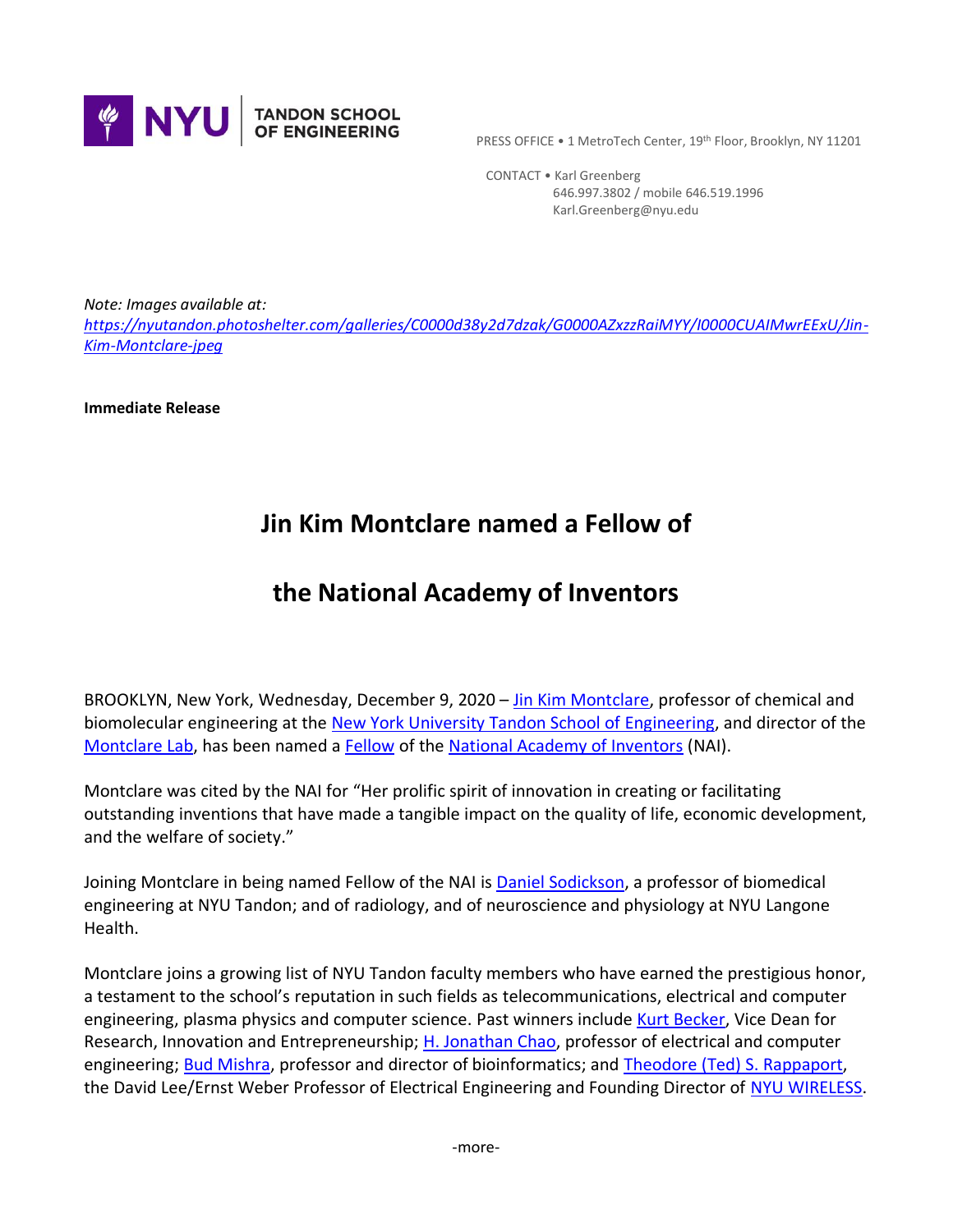Faculty from across NYU who have been elected NAI Fellows include NYU President Andy Hamilton, [Jan](https://med.nyu.edu/faculty/jan-t-vilcek)  T. [Vilcek,](https://med.nyu.edu/faculty/jan-t-vilcek) [Kenneth Perlin,](https://tisch.nyu.edu/itp/itp-people/faculty/adjuncts/ken-perlin) Leslie Prichep and [David Grier.](https://as.nyu.edu/faculty/david-grier.html)

Montclare's work centers on the possibilities of engineered proteins for a range of health and environmental applications, from targeting human disorders and drug delivery, to tissue regeneration, and fabrication of nanomaterials for electronics. Her research has led to new ways of [removing](https://engineering.nyu.edu/news/nyu-tandon-startup-paves-way-pesticide-free-cannabis-wine-grapes-and-other-high-value-crops)  [pesticides](https://engineering.nyu.edu/news/nyu-tandon-startup-paves-way-pesticide-free-cannabis-wine-grapes-and-other-high-value-crops) from crops, ferrying chemotherapeutic agents to cancer cells in [synthesized](https://engineering.nyu.edu/news/nyu-researcher-develops-unique-protein-based-delivery-system-dual-gene-and-drug-therapies)  [macromolecules,](https://engineering.nyu.edu/news/nyu-researcher-develops-unique-protein-based-delivery-system-dual-gene-and-drug-therapies) and , most recently, a novel at-home test for the Sars-CoV-2 virus that can screen for both the antibody to the virus that causes COVID-19 and for viral RNA.

She is also a leader in programs designed to encourage women and students from communities underrepresented in STEM fields to pursue science and engineering. She founded the [Convergence for](http://microsites.engineering.nyu.edu/cie/)  [Innovation and Entrepreneurship \(CIE\) Institute](http://microsites.engineering.nyu.edu/cie/) at NYU Tandon to foster innovation through inclusion and diversity. As an [AAAS Public Engagement Fellow,](https://www.aaas.org/news/jin-montclare-experiments-blogging-and-op-eds-connect-public) she has advocated for increasing the diversity of voices engaging in public discourse on science, medicine and engineering.

Said Jelena [Kovačević](https://engineering.nyu.edu/faculty/jelena-kovacevic), Dean of NYU Tandon, "Jin Montclare's body of research speaks volumes about her prodigious talents as an innovator and inventor; she is also the rare scientist and engineer who has not only an strong dedication to her own projects, but an equal dedication to teaching and mentoring the next generation of engineers, particularly those underrepresented in STEM. As an NAI Fellow, Jin will be taking her rightful place in a select and impressive group. We consider her an enormous credit to our school."

Among her many other honors are the American Chemical Society Rising Star Award, Agnes Faye Morgan Research Award from Iota Sigma Pi, Executive Leadership in Academic Technology and Engineering Fellowship, American Chemical Society PROGRESS /Dreyfus Lectureship, the Dreyfus Special Grants Program Award, the Air Force Office of Scientific Research Young Investigator Award, and the Wechsler Award for Excellence.

Additionally, she holds several patents and is a member of the American Chemical Society, the International Society for Pharmaceutical Engineering, the Biophysical Society, the Materials Research Society, the Biochemical Society, the Protein Society, American Association of Cancer Research, and the American Institute of Chemical Engineers.

Montclare and the other 2020 NAI Fellows will be inducted on June 7-9, 2021, in Tampa, Florida. A senior representative of the United States Patent and Trademark Office will provide the keynote address for the ceremony.

## *About the New York University Tandon School of Engineering*

*The NYU Tandon School of Engineering dates to 1854, the founding date for both the New York University School of Civil Engineering and Architecture and the Brooklyn Collegiate and Polytechnic Institute. A January 2014 merger created a comprehensive school of education and research in engineering and applied sciences as part of a global university, with close connections to engineering programs at NYU Abu Dhabi and NYU Shanghai. NYU Tandon is rooted in a vibrant tradition of*